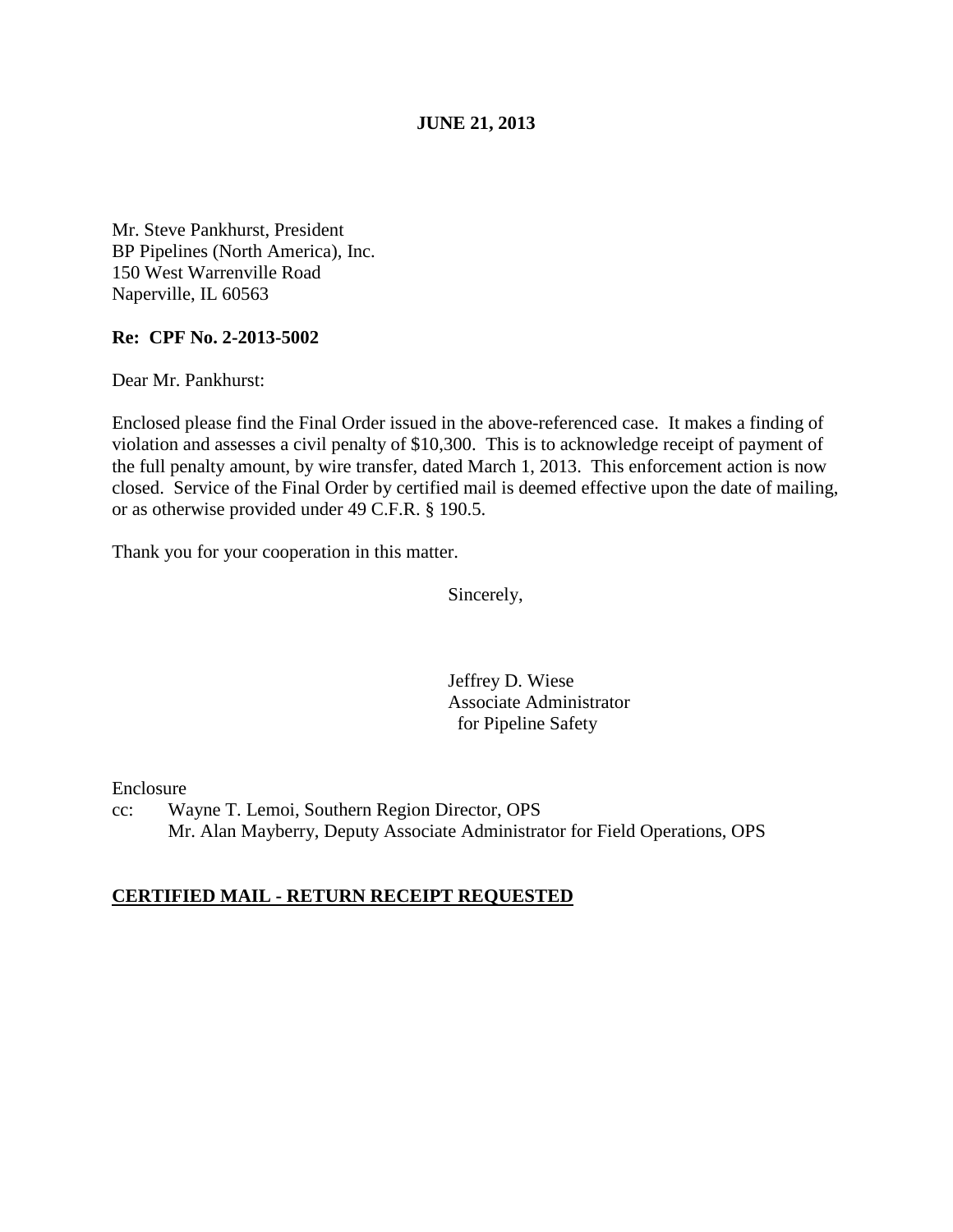## **U.S. DEPARTMENT OF TRANSPORTATION PIPELINE AND HAZARDOUS MATERIALS SAFETY ADMINISTRATION OFFICE OF PIPELINE SAFETY WASHINGTON, D.C. 20590**

 **) In the Matter of )** 

**Tri-States NGL Pipeline, LLC, ) CPF No. 2-2013-5002**

**\_\_\_\_\_\_\_\_\_\_\_\_\_\_\_\_\_\_\_\_\_\_\_\_\_\_\_\_\_\_\_\_\_\_\_\_** 

 **)** 

**\_\_\_\_\_\_\_\_\_\_\_\_\_\_\_\_\_\_\_\_\_\_\_\_\_\_\_\_\_\_\_\_\_\_\_\_)** 

**Respondent. )** 

 $\overline{a}$ 

## **FINAL ORDER**

**)** 

On June 18-22, 2012, pursuant to 49 U.S.C. § 60117, a representative of the Pipeline and Hazardous Materials Safety Administration (PHMSA), Office of Pipeline Safety (OPS), conducted an on-site pipeline safety inspection of the procedures and records of Tri-States NGL Pipeline, LLC (Tri-States or Respondent) in Moss Point, Mississippi, and pipeline facilities in Alabama, Mississippi, and Louisiana. Tri-States pipeline, extending approximately 169 miles from Mobile, Alabama to Kenner, Louisiana, is operated by BP Pipelines (North America), Inc.<sup>1</sup>

As a result of the inspection, the Director, Southern Region, OPS (Director), issued to Respondent, by letter dated January 31, 2013, a Notice of Probable Violation and Proposed Civil Penalty (Notice). In accordance with 49 C.F.R. § 190.207, the Notice proposed finding that Tri-States had violated 49 C.F.R. § 195.412(b) and proposed assessing a civil penalty of \$10,300 for the alleged violation.

Tri-States responded to the Notice by letter dated February 22, 2013 (Response). The company did not contest the allegation of violation and paid the proposed civil penalty of \$10,300, as provided in 49 C.F.R. § 190.227. Payment of the penalty serves to close the case with prejudice to Respondent.

# **FINDING OF VIOLATION**

In its Response, Tri-States did not contest the allegation in the Notice that it violated 49 C.F.R. Part 195 as follows:

**Item 1:** The Notice alleged that Respondent violated 49 C.F.R. § 195.412(b), which states:

<sup>&</sup>lt;sup>1</sup> http://www.bppipelines.com/asset\_tristate.html (last accessed June 20, 2013).